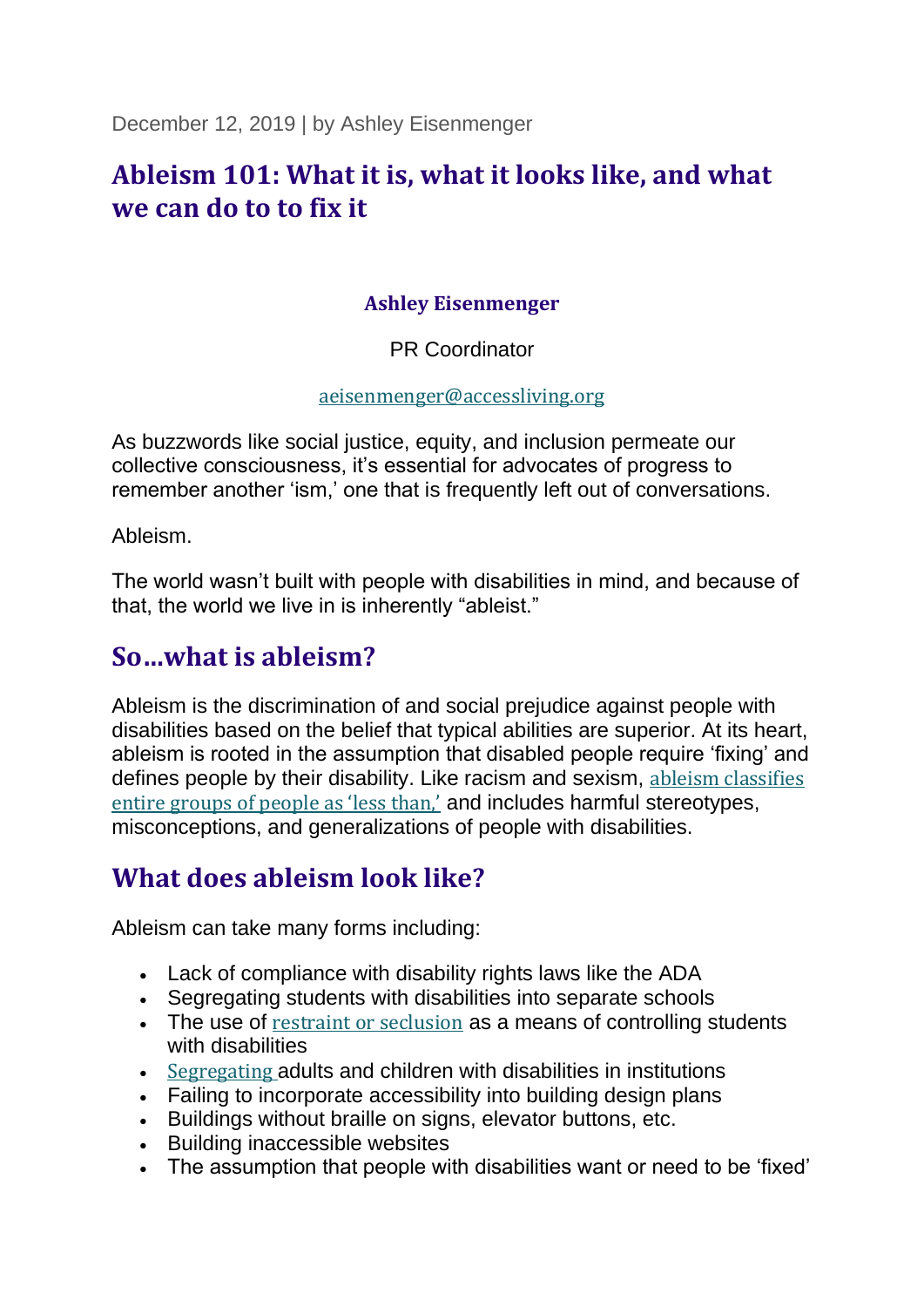- Using disability as a punchline, or mocking people with disabilities
- Refusing to provide reasonable accommodations
- The [eugenics](https://everybody.si.edu/citizens/eugenics) movement of the early 1900s
- The [mass murder](https://encyclopedia.ushmm.org/content/en/article/euthanasia-program) of disabled people in Nazi Germany

## **But what about 'everyday' or minor ableism? What does that look like?**

- Choosing an inaccessible venue for a meeting or event, therefore excluding some participants
- Using someone else's mobility device as a hand or foot rest
- Framing disability as either tragic or [inspirational](https://www.youtube.com/watch?v=8K9Gg164Bsw) in news stories, movies, and other popular forms of media
- [Casting a non-disabled actor](https://www.cnn.com/2018/03/01/opinions/hollywood-disability-new-normal-opinion-novic/index.html) to play a disabled character in a play, movie, TV show, or commercial
- Making a movie that doesn't have audio description or closed captioning
- Using the accessible bathroom stall when you are able to use the non-accessible stall without pain or risk of injury
- Wearing scented products in a scent-free environment
- Talking to a person with a disability like they are a child, talking about them instead of directly to them, or [speaking for them](https://crutchesandspice.com/2018/05/15/disabled-people-have-an-ally-problem-they-need-to-stop-talking-for-us/)
- [Asking invasive questions](https://www.teenvogue.com/story/im-answering-some-of-the-most-common-and-invasive-questions-asked-of-disabled-people) about the medical history or personal life of someone with a disability
- Assuming people have to have a visible disability to actually be disabled
- Questioning if someone is 'actually' disabled, or 'how much' they are disabled
- Asking, "How did you become disabled?"

# **What are ablest micro-aggressions?**

Micro-aggressions are everyday verbal or behavioral expressions that communicate a negative slight or insult in relation to someone's gender identity, race, sex, disability, etc. [In the case of ableism](https://www.youtube.com/watch?v=a1rrSXkFqGE&feature=youtu.be):

- "That's so lame."
- "You are so retarded."
- "That guy is crazy."
- "You're acting so bi-polar today."
- "Are you off your meds?"
- "It's like the blind leading the blind."
- "My ideas fell on deaf ears."
- "She's such a psycho."